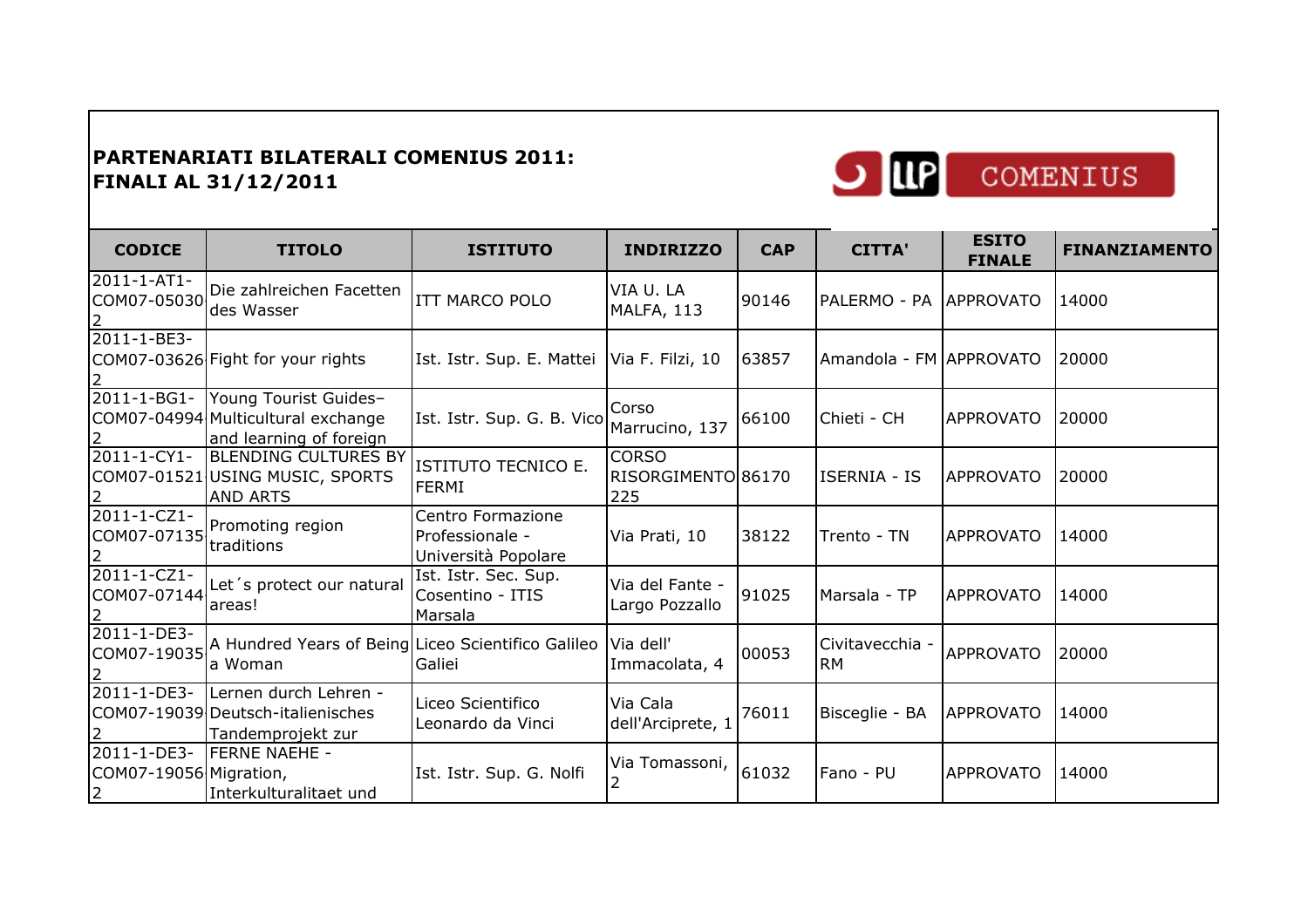

| COMENIUS |  |
|----------|--|
|          |  |

| <b>CODICE</b>                         | <b>TITOLO</b>                                                                               | <b>ISTITUTO</b>                                               | <b>INDIRIZZO</b>                        | <b>CAP</b> | <b>CITTA'</b>                  | <b>ESITO</b><br><b>FINALE</b> | <b>FINANZIAMENTO</b> |
|---------------------------------------|---------------------------------------------------------------------------------------------|---------------------------------------------------------------|-----------------------------------------|------------|--------------------------------|-------------------------------|----------------------|
| 2011-1-DE3-                           | COM07-19146 Green Chemistry                                                                 | IST. TECNICO<br>TECNOLOGICO A.<br><b>VOLTA</b>                | Via Assisana,<br>40/E                   | 06087      | PERUGIA - PG                   | <b>APPROVATO</b>              | 14000                |
| 2011-1-DE3-                           | COM07-19196 Democracy in Europe                                                             | Liceo Scientifico R.<br>Nuzzi                                 | Via Cinzio<br>Violante, 18              | 70033      | Andria - BT                    | <b>APPROVATO</b>              | 20000                |
| 2011-1-DK1-<br>COM07-03553 The square |                                                                                             | Ist. Istr. Sup. R.<br>Cartesio                                | Via San Martino 00035<br>Annunziata, 21 |            | Olevano<br>Romano - RM         | <b>APPROVATO</b>              | 20000                |
| 2011-1-ES1-<br>COM07-34779            | The media, a meeting<br>point                                                               | Ist. Istr. Sec. Sup. A.<br>Righi                              | Via D'Alò<br>Alfieri, 51                | 74121      | Taranto - TA                   | <b>APPROVATO</b>              | 14000                |
| 2011-1-ES1-                           | Derechos Humanos.<br>COM07-35675 ¿Qué idea de hombre los<br>fundamenta?                     | Liceo Linguistico W.<br>Shakespeare - Fond.<br>Fides et Ratio | Via XX<br>Settembre, 7                  | 26900      | Lodi - MI                      | <b>APPROVATO</b>              | 20000                |
| 2011-1-FI1-                           | <b>Tradition Meets</b><br>COM07-06167 Technology in Carpentry<br>Culture - Finnish-Italian  | Istituto Formazione<br>Professionale S. Pertini               | Viale Verona,<br>141                    | 38100      | Trento - TN                    | <b>APPROVATO</b>              | 14000                |
| 2011-1-FR1-                           | Les jeunes face à<br>COM07-24138 l'intégration et à la<br>criminalité. Entre mal-           | Liceo Artistico M. Preti                                      | Via A.<br>Frangipane, 9                 | 89129      | <b>REGGIO</b><br>CALABRIA - RC | <b>APPROVATO</b>              | 20000                |
| 2011-1-FR1-                           | De l'image fixe a l'image<br>COM07-24306 mobile, echange tice<br>franco italien             | Ist. Istr. Sup. C. Arzelà                                     | Via dei Molini,<br>24                   | 19038      | Sarzana - SP                   | <b>APPROVATO</b>              | 14000                |
| 2011-1-GB1-<br>$\overline{2}$         | The effect of tourism on<br>COM07-11411 the local environment -<br>An investigation in East | Istituto Tecnico G.<br>Deledda                                | Piazza Palio 1                          | 73100      | Lecce - LE                     | <b>APPROVATO</b>              | 14000                |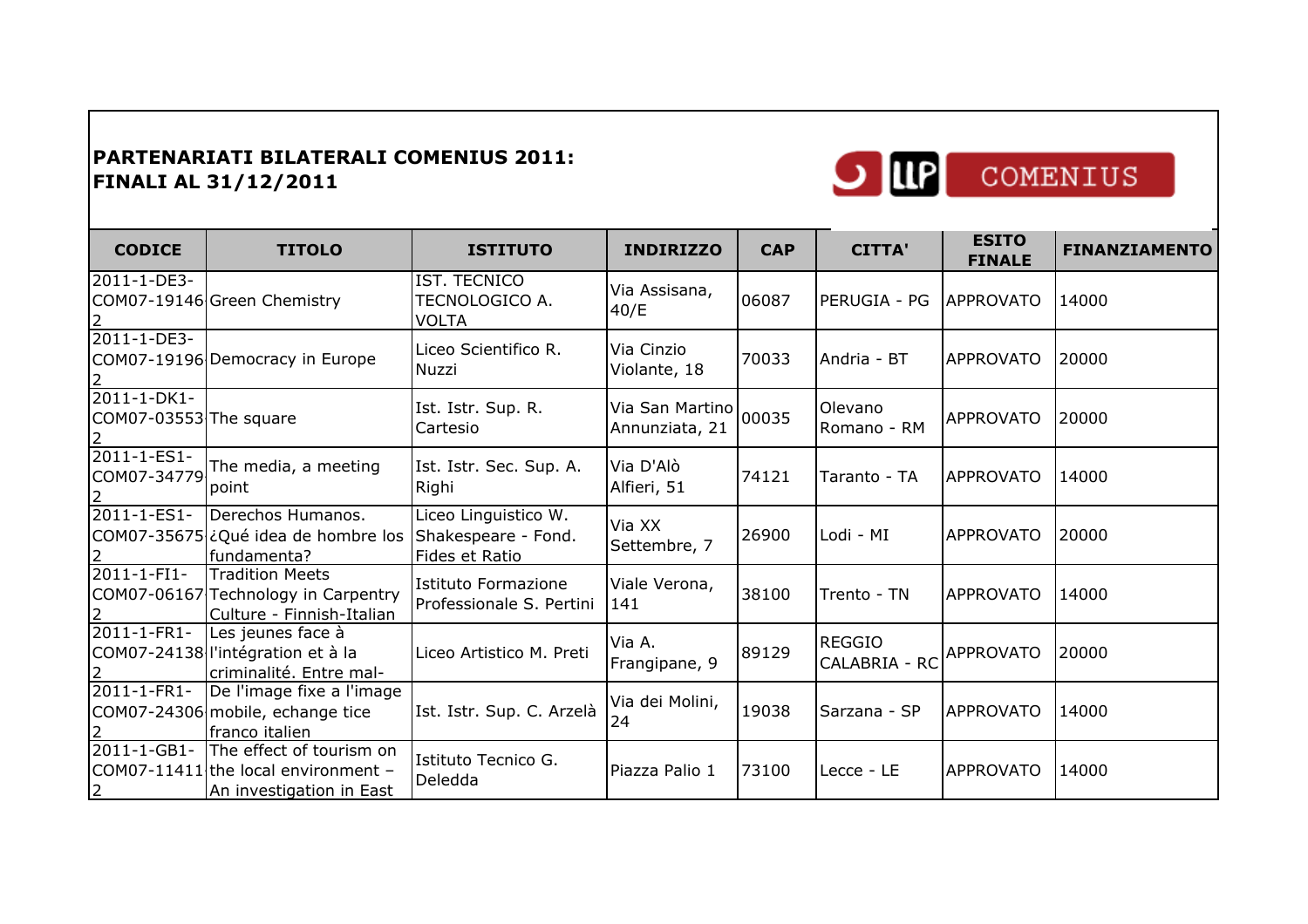

| COMENIUS |  |  |
|----------|--|--|

| <b>CODICE</b>                           | <b>TITOLO</b>                                                                 | <b>ISTITUTO</b>                                            | <b>INDIRIZZO</b>                  | <b>CAP</b> | <b>CITTA'</b>                                      | <b>ESITO</b><br><b>FINALE</b> | <b>FINANZIAMENTO</b> |
|-----------------------------------------|-------------------------------------------------------------------------------|------------------------------------------------------------|-----------------------------------|------------|----------------------------------------------------|-------------------------------|----------------------|
| 2011-1-HU1-<br>COM07-03588              | Be bright, think green!<br>(Recycling is cool)                                | Istituto<br>Omnicomprensivo<br>Caminiti-Repaci             | Via Mons.<br>Santo<br>Bergamo, 49 | 89018      | Villa San<br>Giovanni - RC                         | <b>APPROVATO</b>              | 20000                |
| 2011-1-HU1-<br>COM07-03595              | Young European<br><b>Travellers</b>                                           | Ist. Istr. Sec. Sup. G.W. Via Monte<br>Leibniz             | Confinale, 10                     | 23032      | Bormio - SO                                        | <b>APPROVATO</b>              | 20000                |
| 2011-1-HU1-                             | COM07-03597 Cinderellas of Our Days                                           | IST. COMP. A.<br><b>GRAMSCI</b>                            | VIA PASSO,<br>3/G                 | 30173      | CAMPALTO -<br><b>VE</b>                            | <b>APPROVATO</b>              | 20000                |
| 2011-1-IS1-<br>COM07-01273 Volcano      | Live in the Shadow of a                                                       | Liceo Scientifico Galileo<br>Galilei                       | Via Danimarca,                    | 90146      | Palermo                                            | <b>APPROVATO</b>              | 20000                |
| 2011-1-IT2-<br>COM07-25632 ART FOR LIFE |                                                                               | Ist. Istr. Sup. G.<br>Romano                               | Via Trieste, 48                   | 46100      | Mantova - MN                                       | APPROVATO                     | 20000                |
| 2011-1-IT2-<br>COM07-25636              | Learning and<br>experiencing Europe                                           | IST. SUP. L. LOTTO                                         | VIA<br>DELL'ALBAROTT 24069        |            | <b>TRESCORE</b><br><b>BALNEARIO -</b><br><b>BG</b> | <b>APPROVATO</b>              | 20000                |
| 2011-1-IT2-                             | Io sono Italiano - Ich bin<br>COM07-25643 Deutch: WE ARE<br><b>TEENAGERS!</b> | Liceo Scientifico Sandro Via Caltagirone, 00055<br>Pertini |                                   |            | Ladispoli - RM                                     | <b>APPROVATO</b>              | 20000                |
| 2011-1-IT2-<br>COM07-25648              | Femmes qui migrent<br>pour un emploi                                          | <b>ITCG Luigi Einaudi</b>                                  | Via Fratelli<br>Sirani, 1         | 25032      | Chiari - BS                                        | <b>APPROVATO</b>              | 20000                |
| 2011-1-IT2-                             | STONE BOOKS: a<br>COM07-25664 journey through<br>european cathedrals          | IST. COMP. MAZZINI                                         | C.SO XVIII<br>SETTEMBRE, 25       | 60022      | <b>CASTELFIDARD</b><br>$O - AN$                    | <b>APPROVATO</b>              | 20000                |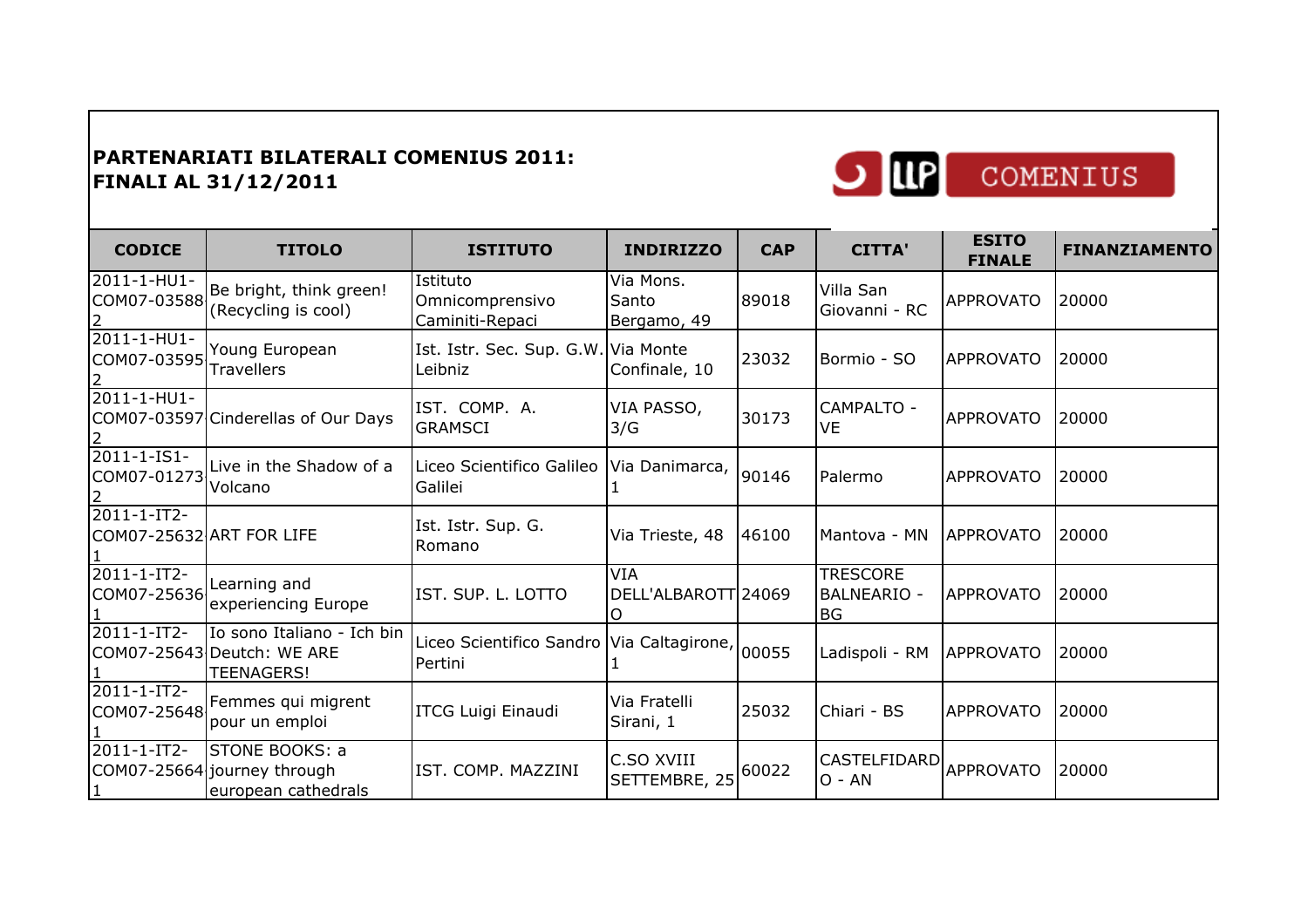

| <b>CODICE</b>                                 | <b>TITOLO</b>                                                                       | <b>ISTITUTO</b>                      | <b>INDIRIZZO</b>                        | <b>CAP</b> | <b>CITTA'</b>                | <b>ESITO</b><br><b>FINALE</b> | <b>FINANZIAMENTO</b> |
|-----------------------------------------------|-------------------------------------------------------------------------------------|--------------------------------------|-----------------------------------------|------------|------------------------------|-------------------------------|----------------------|
| 2011-1-IT2-<br>COM07-25665                    | NAPOLI E LA CORSICA:<br>DAI LUMI A BONAPARTE                                        | LICEO C.<br><b>GIAMBATTISTA VICO</b> | <b>VIA SALVATOR</b><br><b>ROSA, 117</b> | 80136      | NAPOLI - NA                  | <b>APPROVATO</b>              | 20000                |
| $2011 - 1 - IT2$<br>COM07-25670               | All together let's sing and Ist. Istr. Sup. Piero<br>move                           | della Francesca                      | Via XXV Aprile,<br>86                   | 52100      | Arezzo - AR                  | <b>APPROVATO</b>              | 20000                |
| $2011 - 1 - IT2$                              | Italia - Germania: un<br>COM07-25673 viaggio tra stereotipi,<br>pregiudizi e verità | Liceo Tommaso Fiore                  | Viale Pacecco                           | 70038      | Terlizzi - BA                | <b>APPROVATO</b>              | 14000                |
| 2011-1-IT2-                                   | Italy and Spain: from a<br>COM07-25678 land of migrants to a<br>receiving country   | Ist. Istr. Sup. Edith<br>Stein       | Via dei<br>Gelsomini, 14                | 21026      | Gavirate - VA                | <b>APPROVATO</b>              | 14000                |
| $2011 - 1 - IT2 -$<br>COM07-25679 SECRET FOOD |                                                                                     | LICEO SCIENTIFICO G.<br><b>SPANO</b> | <b>VIA</b><br>MONTEGRAPPA, 07100        |            | <b>SASSARI</b>               | <b>APPROVATO</b>              | 14000                |
| 2011-1-IT2-                                   | You Are What You Eat:<br>COM07-25681 Discovering Europe's<br>Culinary Heritage      | <b>Educandato Maria</b><br>Adelaide  | Corso<br>Calatafimi, 28                 | 90129      | Palermo - PA                 | <b>APPROVATO</b>              | 20000                |
| $2011 - 1 - IT2 -$                            | French and Italian<br>COM07-25682 Cuisine between<br><b>Tradition and Future</b>    | Ist. Istr. Sup. A. Motti             | Via Premuda,<br>40                      | 42100      | Reggio Emilia -<br><b>RE</b> | <b>APPROVATO</b>              | 20000                |
| $2011 - 1 - IT2$<br>COM07-25685 OGGI RADICI   | <b>AMANTI MEDIEVALI</b><br><b>DELL'EUROPA</b>                                       | IST. COMP. P. VOLPONI                | VIA MUZIO<br>ODDI, 17/A                 | 61029      | URBINO - PU                  | <b>APPROVATO</b>              | 20000                |
| 2011-1-IT2-<br>COM07-25696                    | The role of my ideas to<br>accept (everyone)                                        | IST. COMP. G.<br>PADALINO            | VIA LANCI, 2                            | 61032      | <b>FANO - PU</b>             | <b>APPROVATO</b>              | 20000                |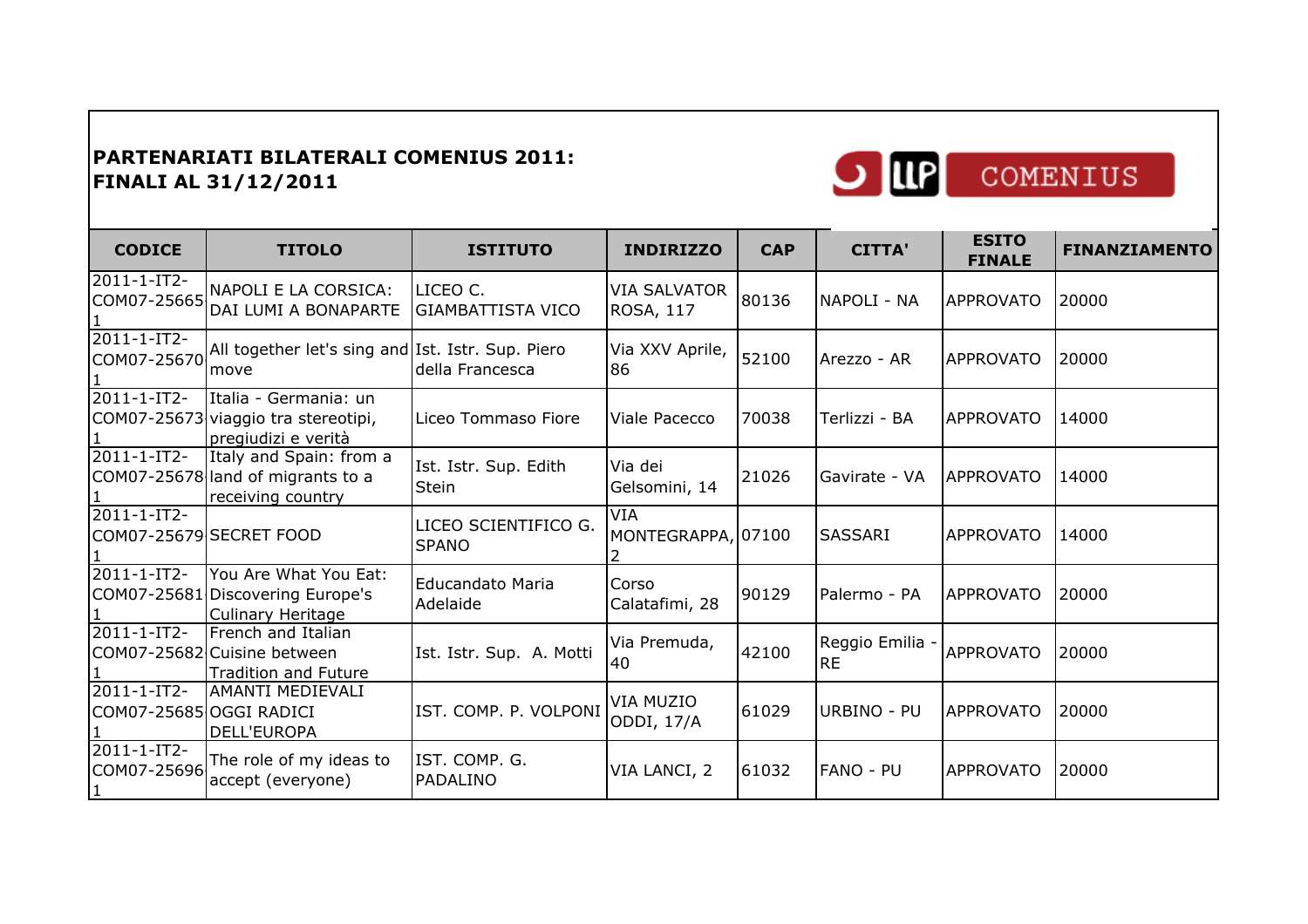

| <b>CODICE</b>              | <b>TITOLO</b>                                                                           | <b>ISTITUTO</b>                   | <b>INDIRIZZO</b>                            | <b>CAP</b> | <b>CITTA'</b>                | <b>ESITO</b><br><b>FINALE</b> | <b>FINANZIAMENTO</b> |
|----------------------------|-----------------------------------------------------------------------------------------|-----------------------------------|---------------------------------------------|------------|------------------------------|-------------------------------|----------------------|
| 2011-1-IT2-                | <b>VIRTUAL MUSEUMS -</b><br>COM07-25697 ART AND ICT IN A<br><b>EUROPEAN PERSPECTIVE</b> | LICEO S. ARISTOTELE               | VIA DEI<br>SOMMOZZATOR 00143<br>I, 50       |            | ROMA - RM                    | <b>APPROVATO</b>              | 20000                |
| 2011-1-IT2-                | Becoming European<br>COM07-25698 Chefs. Curriculum<br>Segment. Fusion Menu              | IPSSEOA G. MAGNAGHI               | <b>VIALE</b><br>ROMAGNOSI, 7                | 43039      | SALSOMAGGIO<br>RE TERME - PR | <b>APPROVATO</b>              | 20000                |
| 2011-1-IT2-<br>COM07-25700 | Patrimoine artistique et<br>identité européenne                                         | Istituto Marco Tullio<br>Cicerone | Via Olivetani,<br>24                        | 04023      | Formia - LT                  | <b>APPROVATO</b>              | 20000                |
| 2011-1-IT2-<br>COM07-25701 | Young Entrepeneurs at<br>School                                                         | <b>ITCG Enrico Fermi</b>          | Via Firenze, 51                             | 56025      | Pontedera - PI               | <b>APPROVATO</b>              | 20000                |
| $2011 - 1 - IT2 -$         | Spagna-Sardegna: Un<br>COM07-25704 ponte culturale verso<br>l'Europa                    | LICEO DUCA DEGLI<br>ABRUZZI       | <b>VIA</b><br><b>SEBASTIANO</b><br>SATTA, 1 | 07014      | OZIERI - SS                  | <b>APPROVATO</b>              | 20000                |
| 2011-1-IT2-<br>COM07-25705 | From the Ocean to the<br><b>Net</b>                                                     | Ist. Comp. C. Casteller           | Viale Panizza, 4 31038                      |            | Paese - TV                   | <b>APPROVATO</b>              | 20000                |
| 2011-1-IT2-<br>COM07-25708 | Oenogastronomie fusion:<br>Ciociaria-Périgord                                           | <b>IPSSAR M.Buonarroti</b>        | Via Giuseppe<br>Garibaldi, 1                | 03014      | Fiuggi - FR                  | <b>APPROVATO</b>              | 20000                |
| 2011-1-IT2-<br>COM07-25711 | Rencontre "amoureuse"<br>entre deux littératures                                        | IST. ISTR. SUP. N.<br>Machiavelli | via Santo<br>Spirito, 39                    | 50125      | Firenze - FI                 | <b>APPROVATO</b>              | 20000                |
| 2011-1-IT2-<br>COM07-25713 | Smart Modes for Intense<br>Living in Europe                                             | ITIS A. PACINOTTI                 | <b>VIA LAGO</b><br><b>TRASIMENO</b>         | 74121      | TARANTO - TA   APPROVATO     |                               | 14000                |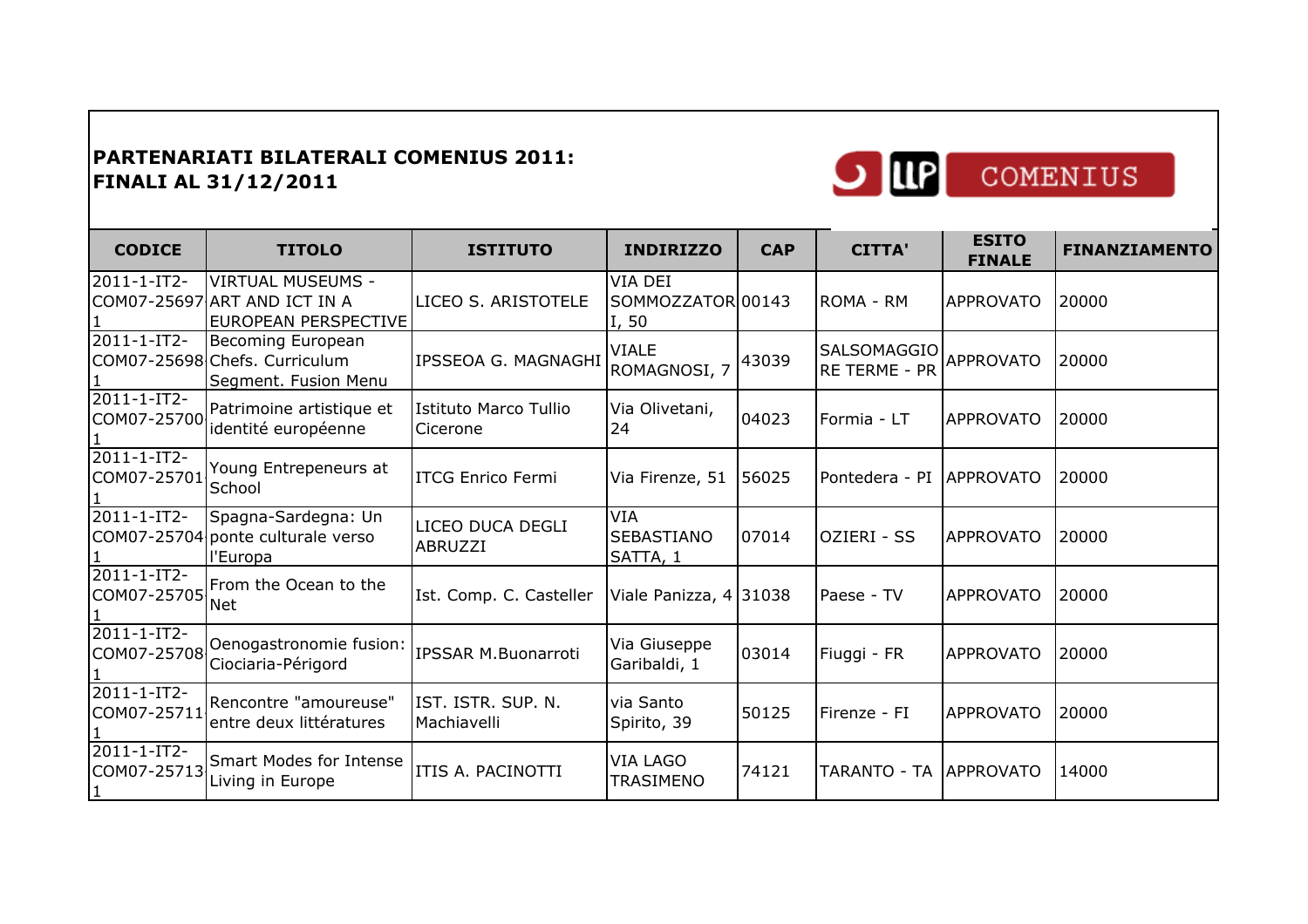

| <b>CODICE</b>                                | <b>TITOLO</b>                                                                             | <b>ISTITUTO</b>                             | <b>INDIRIZZO</b>            | <b>CAP</b> | <b>CITTA'</b>                    | <b>ESITO</b><br><b>FINALE</b> | <b>FINANZIAMENTO</b> |
|----------------------------------------------|-------------------------------------------------------------------------------------------|---------------------------------------------|-----------------------------|------------|----------------------------------|-------------------------------|----------------------|
| 2011-1-IT2-<br>COM07-25716                   | Kärnten, Apulien: Lust<br>auf Reisen                                                      | IST. ISTR. SUP. VITO<br><b>SANTE LONGO</b>  | Via San Marco, 70043<br>10  |            | Monopoli - BA                    | <b>APPROVATO</b>              | 20000                |
| $2011 - 1 - IT2$<br>COM07-25717              | Alla ricerca dei giochi<br>perduti                                                        | Scuola Sec. Primo<br>Grado F. G. Pignatelli | Via<br>Campobasso, 4        | 74023      | Grottaglie - TA APPROVATO        |                               | 20000                |
| $2011 - 1 - IT2$                             | <b>INTER ABRUPTAM</b><br>COM07-25720 CONTUMACIAM ET<br>DEFORME OBSEQUIUM                  | IST. ISTR. SUP<br>ALBERICO GENTILI          | Via Matteotti,<br>18        | 62026      | San Ginesio -<br><b>MC</b>       | <b>APPROVATO</b>              | 20000                |
| $2011 - 1 - IT2 -$                           | DE ARCHITECTURA: a<br>COM07-25725 perspective on classical<br>imprints upon               | ITT L. BOTTARDI                             | Via Filiberto<br>Petiti, 97 | 00155      | Roma - RM                        | <b>APPROVATO</b>              | 20000                |
| $2011 - 1 - IT2$                             | COM07-25747 Eine andere Welt                                                              | Ist. Istr. Sup. Pietro<br>Sette             | Via Fratelli<br>Kennedy, 7  | 70029      | Santeramo in<br>Colle            | <b>APPROVATO</b>              | 14000                |
| 2011-1-IT2-                                  | COM07-25748 The Wizard of Nature                                                          | Istituto Magistrale V.<br>Cuoco             | Via G. Leopardi, 86170      |            | Isernia - IS                     | <b>APPROVATO</b>              | 20000                |
| 2011-1-LT1-<br>COM07-04886                   | Waste-Art and Learning<br>of Languages                                                    | IPIA San Benedetto del<br>Tronto            | Viale dello<br>Sport 60     | 63074      | San Benedetto<br>del Tronto - AP | <b>APPROVATO</b>              | 14000                |
| $\overline{2011} - 1 - NL1 -$<br>COM07-05197 | European Babylon on the Liceo Classico Quinto<br>move                                     | Orazio Flacco                               | Via Pizzoli 58              | 70123      | Bari - BA                        | <b>APPROVATO</b>              | 20000                |
| 2011-1-NL1-<br>$\overline{2}$                | How to deal with sexual<br>COM07-05238 orientation and prevent<br>homophobia in secondary | Istituto Statale Virgilio                   | Piazza Ascoli, 2 20129      |            | Milano - MI                      | <b>APPROVATO</b>              | 20000                |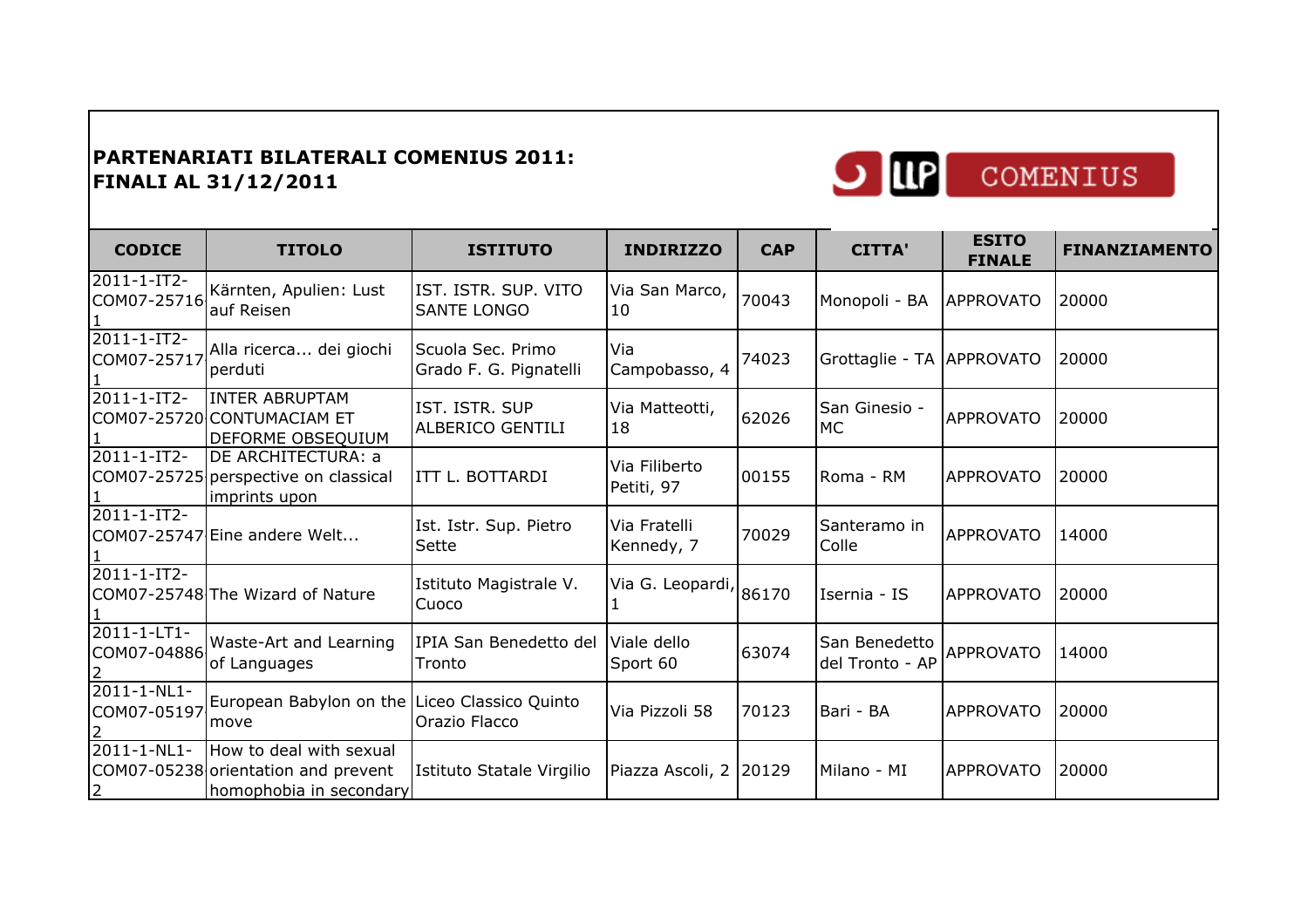

| COMENIUS |
|----------|
|          |

| <b>CODICE</b>                     | <b>TITOLO</b>                                                                              | <b>ISTITUTO</b>                      | <b>INDIRIZZO</b>               | <b>CAP</b> | <b>CITTA'</b>           | <b>ESITO</b><br><b>FINALE</b> | <b>FINANZIAMENTO</b> |
|-----------------------------------|--------------------------------------------------------------------------------------------|--------------------------------------|--------------------------------|------------|-------------------------|-------------------------------|----------------------|
| 2011-1-PL1-                       | <b>Teenage Operation</b><br>COM07-19464 Project - Teenage Tourist SMS Alberti<br>Guidebook |                                      | Via Tolmino, 40   10140        |            | Torino - TO             | <b>APPROVATO</b>              | 14000                |
| 2011-1-PL1-                       | COM07-19494 South-North Bridge                                                             | IST. COMP. DI CIMINNA 25             | VIA TRIESTE,                   | 90023      | CIMINNA - PA            | <b>APPROVATO</b>              | 20000                |
| 2011-1-PL1-                       | Lingua per ricordare lo<br>COM07-19495 sterminio e la guerra<br>partigiana nella regione   | LICEO CLASSICO<br>EUROPEO UMBERTO I  | via Bligny, 1 bis 10122        |            | Torino - TO             | <b>APPROVATO</b>              | 20000                |
| $2011 - 1 - PL1 -$                | COM07-19529 Polish-Italian Culinary<br>Journey                                             | IPSSEOA ASSISI                       | Via Eremo delle<br>Carceri, 19 | 06081      | Assisi - PG             | <b>APPROVATO</b>              | 20000                |
| 2011-1-PT1-                       | COM07-08468 We are What We eat                                                             | IST. ISTR. SUP. S.G.<br><b>BOSCO</b> | VIA ROMA SNC 46019             |            | VIADANA - MN APPROVATO  |                               | 14000                |
| 2011-1-RO1-<br>COM07-14969        | YOUNG JOURNALISTS,<br><b>HERALDS OF TRADITION</b>                                          | ISISS Cicognini Rodari               | Via Galcianese, 159100<br>20/4 |            | Prato - PO              | <b>APPROVATO</b>              | 20000                |
| $2011 - 1 - TR1 -$<br>COM07-24551 | <b>SHARING FOOD</b><br><b>CULTURE</b>                                                      | IPSIA Dalmazio Birago                | Corso Novara,<br>65            | 10154      | Torino - TO             | <b>APPROVATO</b>              | 20000                |
| $2011 - 1 - TR1 -$<br>COM07-24575 | From Common Roots to a Liceo Scientifico E.<br>Common Future                               | Fermi                                | Viale Europa                   | 97100      | Ragusa - RG             | <b>APPROVATO</b>              | 14000                |
| 2011-1-TR1-<br>$\overline{2}$     | COM07-27774 VOICE OF DEAF                                                                  | ISTITUTO DEI SORDI<br>DI TORINO      | Viale San<br>Pancrazio, 65     | 10044      | PIANEZZA - TO APPROVATO |                               | 20000                |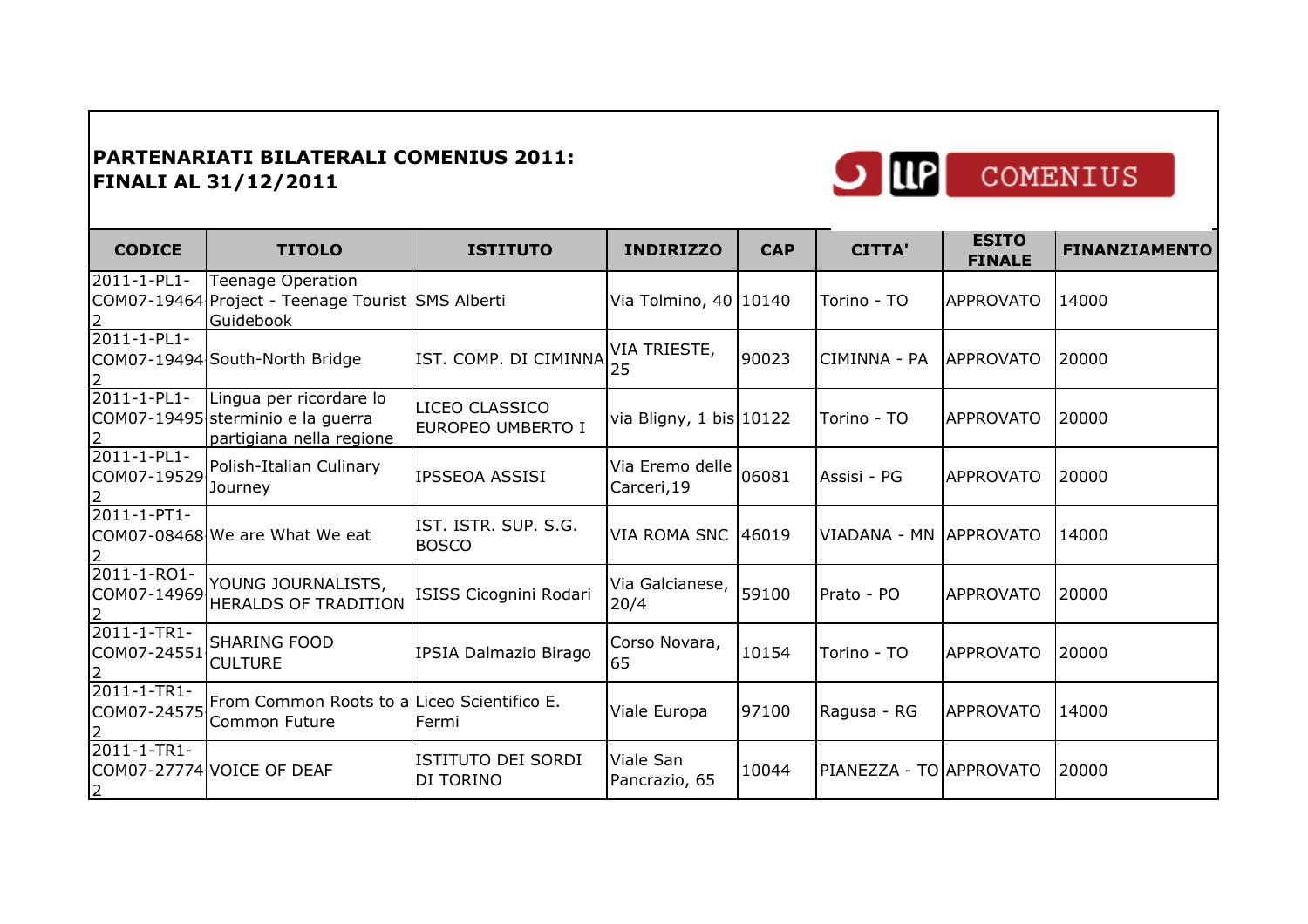

| <b>CODICE</b>                     | <b>TITOLO</b>                                                                           | <b>ISTITUTO</b>                           | <b>INDIRIZZO</b>             | <b>CAP</b> | <b>CITTA'</b>                             | <b>ESITO</b><br><b>FINALE</b> | <b>FINANZIAMENTO</b> |
|-----------------------------------|-----------------------------------------------------------------------------------------|-------------------------------------------|------------------------------|------------|-------------------------------------------|-------------------------------|----------------------|
| 2011-1-TR1-<br>2                  | COM07-27791 MEET MY TRADITIONS                                                          | IST. ISTR. SUP.<br>LEONARDO DA VINCI      | <b>VIA CAVOUR</b><br>N°258   | 00184      | <b>ROMA</b>                               | <b>APPROVATO</b>              | 14000                |
| 2011-1-AT1-<br>2                  | Culture - Schools -<br>COM07-05041 Cities/Exchanging ideas<br>and reviving relationship | IPSSAR F. Buscemi                         | P.za Mons.<br>Sciocchetti, 6 | 63039      | San Benedetto<br>del Tronto - AP RESPINTO |                               | ıΩ                   |
| 2011-1-BG1-<br>COM07-04990<br>2   | Tell me about your<br>painter                                                           | IST. COMP. F. CIUSA                       | VIA ROMA 64                  | 09070      | RIOLA SARDO<br><b>OR</b>                  | <b>RESPINTO</b>               | I٥                   |
| 2011-1-CY1-                       | COM07-01519 SEARCHING FOR OUR<br><b>COMMON ROOTS</b>                                    | IST. SEC. PRIMO<br><b>GRADO C. ALVARO</b> | VIA F. TURATI,<br>44         | 89060      | MELITO PORTO<br>SALVO - RC                | <b>RESPINTO</b>               | l0                   |
| $2011 - 1 - CY1 -$<br>COM07-01520 | Architectural Heritage of<br>Europe                                                     | SMS L. Pirandello                         | Via Acrone 23                | 92100      | Agrigento - AG                            | <b>RESPINTO</b>               | ۱O                   |
| 2011-1-DE3-                       | Erwerb beruflicher<br>COM07-19188 Kompetenzen im EU-<br>Partnerland                     | Ist. Istr. Sec. Sup.<br>Paolo Boselli     | Via S.G. Bosco, 17100        |            | Savona - SV                               | <b>RESPINTO</b>               | ΙO                   |
| 2011-1-DE3-                       | Gastronomische<br>COM07-19215 Präsentation der<br>Regionen                              | Ist. Istr. Sup. B.<br>Stringher           | Via Monsignore<br>Nogara     | 33100      | Udine - UD                                | <b>RESPINTO</b>               | ΙO                   |
| 2011-1-DE3-                       | COM07-19378 Kompetenzen ohne<br>Grenzen                                                 | Ist. Comp A. Roncalli                     | Viale della<br>Vittoria, 77  | 92020      | Grotte - AG                               | <b>RESPINTO</b>               | l0                   |
| 2011-1-ES1-<br>2                  | Ciudadanía europea y el<br>COM07-34578 legado de la antigua<br>Roma                     | Istituto Superiore<br>E.Montale-Nuovo IPC | via Timavo, 63               | 16132      | Genova - GE                               | <b>RESPINTO</b>               | 0                    |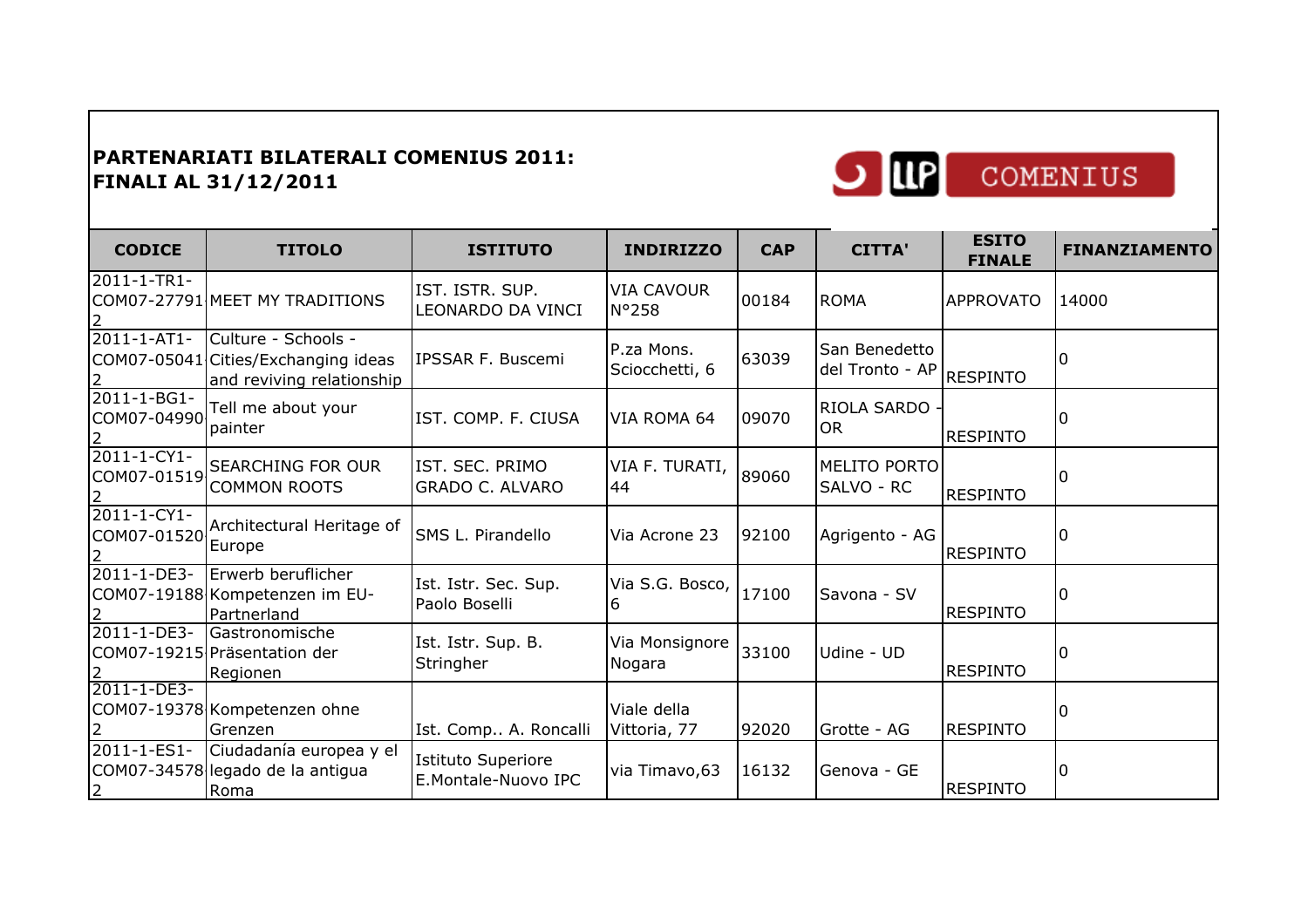English texts: An action

2



| <b>CODICE</b>                                             | <b>TITOLO</b>                                                                                           | <b>ISTITUTO</b>                                 | <b>INDIRIZZO</b>                          | <b>CAP</b> | <b>CITTA'</b>               | <b>ESITO</b><br><b>FINALE</b> | <b>FINANZIAMENTO</b> |
|-----------------------------------------------------------|---------------------------------------------------------------------------------------------------------|-------------------------------------------------|-------------------------------------------|------------|-----------------------------|-------------------------------|----------------------|
| 2011-1-ES1-<br>COM07-34773<br>$\overline{2}$              | ALL ROADS LEAD TO<br><b>ROME</b>                                                                        | LICEO GINNASIO C.<br>RINALDINI                  | VIA CANALE, 1                             | 60122      | ANCONA - AN                 | <b>RESPINTO</b>               |                      |
| 2011-1-ES1-<br>2                                          | WE ALL CONSTRUCT                                                                                        | <b>IISS DIAMANTE</b>                            | LOCALITA'<br><b>PRAINO</b>                | 87023      | DIAMANTE -<br>CS            | <b>RESPINTO</b>               |                      |
| 2011-1-ES1-<br>$\overline{2}$                             | The secret life of forests<br>COM07-35369 in Calabria and Castilla y<br>León.                           | Ist. Istr. Sup. G. V.<br>Gravina                | Via U. Foscolo,<br>10                     | 88900      | Crotone - KR                | <b>RESPINTO</b>               |                      |
| 2011-1-FR1-<br>COM07-24208<br>$\overline{2}$              | Théâtre et cinéma : des<br>outils pour apprendre                                                        | Liceo G. Lombardo<br>Radice                     | Via Imperia, 21 95128                     |            | Catania - CT                | <b>RESPINTO</b>               |                      |
| $2011 - 1 - FR1 -$<br>2                                   | EnsemblePour nous<br>COM07-24301 connaître, pour nous<br>apprécier, pour nous                           | Ist. Istr. Sup.<br>Principessa Maria Pia        | Via G. Galilei,<br>27                     | 74100      | Taranto - TA                | <b>RESPINTO</b>               |                      |
| 2011-1-FR1-<br>$\mathsf{2}^-$                             | Seeking Origins and<br>COM07-24615 Unifying Roots in the<br>Construction of Europe                      | Scuola SEc. 1º grado<br>Pacifici e Dé Magistris | Via San<br>Bartolomeo                     | 04018      | Sezze - LT                  | <b>RESPINTO</b>               |                      |
| 2011-1-GB1-<br>COM07-10667                                | FOOD EDUCATION EVERY IST. ISTR. SUP. A. M.<br><b>DAY</b>                                                | <b>CAMAITI</b>                                  | VIA S.<br>LORENZO, 18 - 52036<br>LOCALITA |            | PIEVE SANTO<br>STEFANO - AR | <b>RESPINTO</b>               |                      |
| 2011-1-GB1-<br>COM07-10807 This Is Ours<br>$\overline{2}$ |                                                                                                         | ITC F. Galiani                                  | Via Don Bosco,                            | 80100      | Napoli - NA                 | <b>RESPINTO</b>               |                      |
|                                                           | 2011-1-GR1- Investigating reading<br>COM07-06595 skills and strategies in<br>lFnalish texts: An action. | LICEO CLASSICO M. T.<br><b>CICERONE</b>         | Via di Fontana<br>Vecchia, 2              | 00044      | Frascati - RM               | <b>RESPINTO</b>               |                      |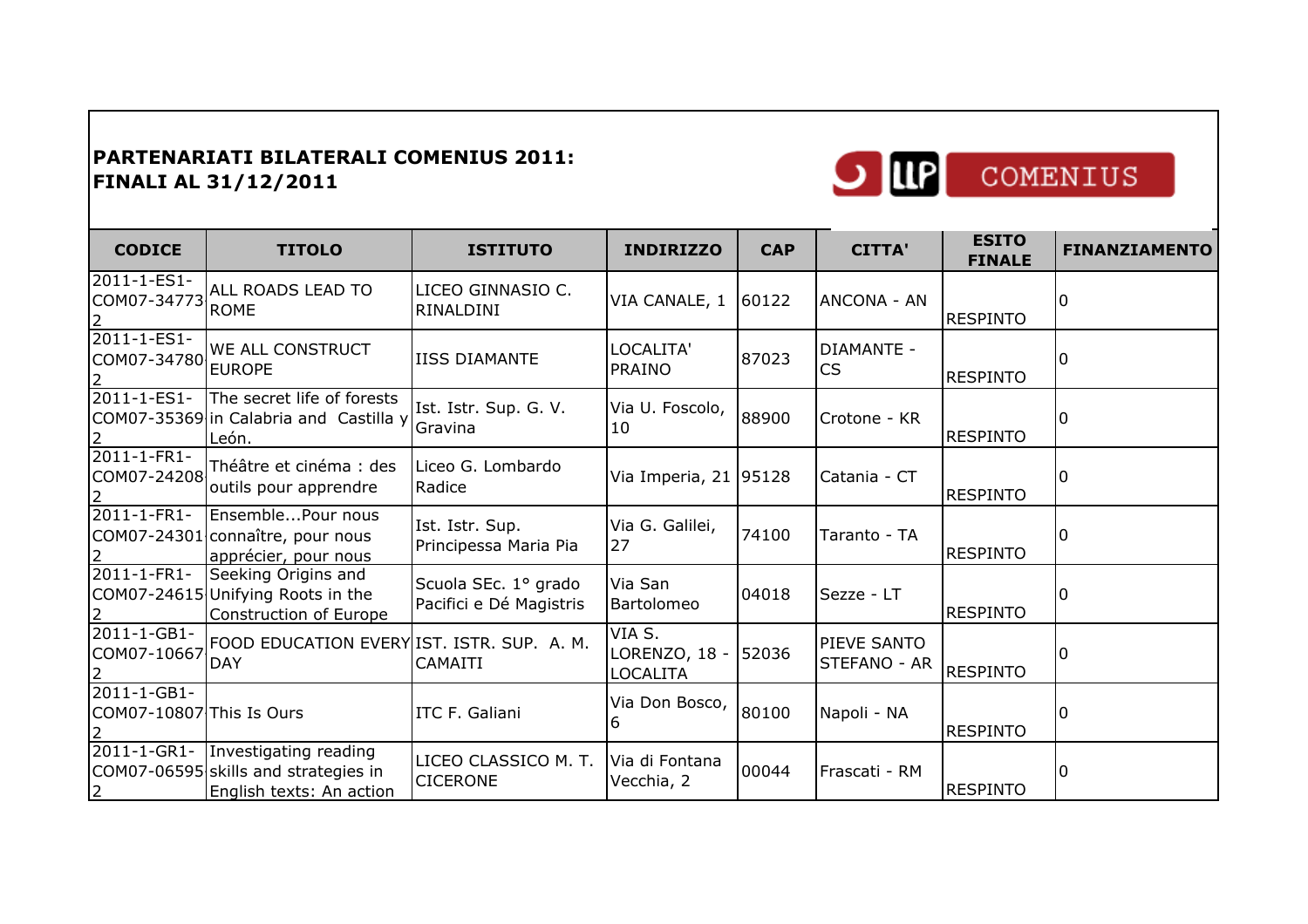

| <b>CODICE</b>                         | <b>TITOLO</b>                                                                           | <b>ISTITUTO</b>                        | <b>INDIRIZZO</b>                 | <b>CAP</b> | <b>CITTA'</b> | <b>ESITO</b><br><b>FINALE</b> | <b>FINANZIAMENTO</b> |
|---------------------------------------|-----------------------------------------------------------------------------------------|----------------------------------------|----------------------------------|------------|---------------|-------------------------------|----------------------|
| 2011-1-HU1-<br>COM07-03579 Cooking in | Cooking in Italian -<br>HungarianCooking in                                             | ITI G. & M. Montani                    | Via Montani, 7                   | 63900      | Fermo - AP    | <b>RESPINTO</b>               |                      |
| 2011-1-IT2-<br>COM07-25618            | A HEALTHY FOOD COOL-<br><b>TURE</b>                                                     | CFOP Don Tonino Bello                  | S.S. 16 per<br>Carovigno         | 72017      | Ostuni - BR   | <b>RESPINTO</b>               |                      |
| 2011-1-IT2-<br>COM07-25621            | La Place: La piazza nella<br>storia e nella società                                     | Liceo Classico Vittorio<br>Emanuele II | via Simone da<br>Bologna, 11     | 90134      | Palermo - PA  | <b>RESPINTO</b>               |                      |
| 2011-1-IT2-                           | Bioenglish: a project for<br>COM07-25626 the integrated study of<br>biology and English | Liceo Scientifico Filippo<br>Lussana   | Via Angelo Maj, 24121            |            | Bergamo - BG  | <b>RESPINTO</b>               |                      |
| $2011 - 1 - IT2 -$<br>COM07-25631     | Let's innovate our<br>lifestyle                                                         | ITI F. Giordani                        | Via Caravaggio, 80126<br>184     |            | Napoli - NA   | <b>RESPINTO</b>               |                      |
| 2011-1-IT2-<br>COM07-25637 E-news     |                                                                                         | Liceo Ginnasio<br>Aristosseno          | Viale Virgilio, 15 74100         |            | Taranto - TA  | <b>RESPINTO</b>               |                      |
| 2011-1-IT2-<br>COM07-25638            | <b>SUR LES ANCIENS</b><br>PARCOURS D'EUROPE                                             | SMS P. STEFANELLI                      | Via Pestalozzi,                  | 00168      | Roma          | <b>RESPINTO</b>               |                      |
| 2011-1-IT2-                           | The value of education in<br>COM07-25639 the European teenagers<br>life                 | IIS ALDINI VALERIANI<br><b>SIRANI</b>  | VIA<br>BASSANELLI, 9-40129<br>11 |            | BOLOGNA - BO  | <b>RESPINTO</b>               |                      |
| 2011-1-IT2-<br>COM07-25640            | Around the<br>Mediterranean                                                             | Liceo Scientifico G.<br>Galilei        | Piazzale Baden<br>Powell, 10     | 97015      | Modica - RG   | <b>RESPINTO</b>               |                      |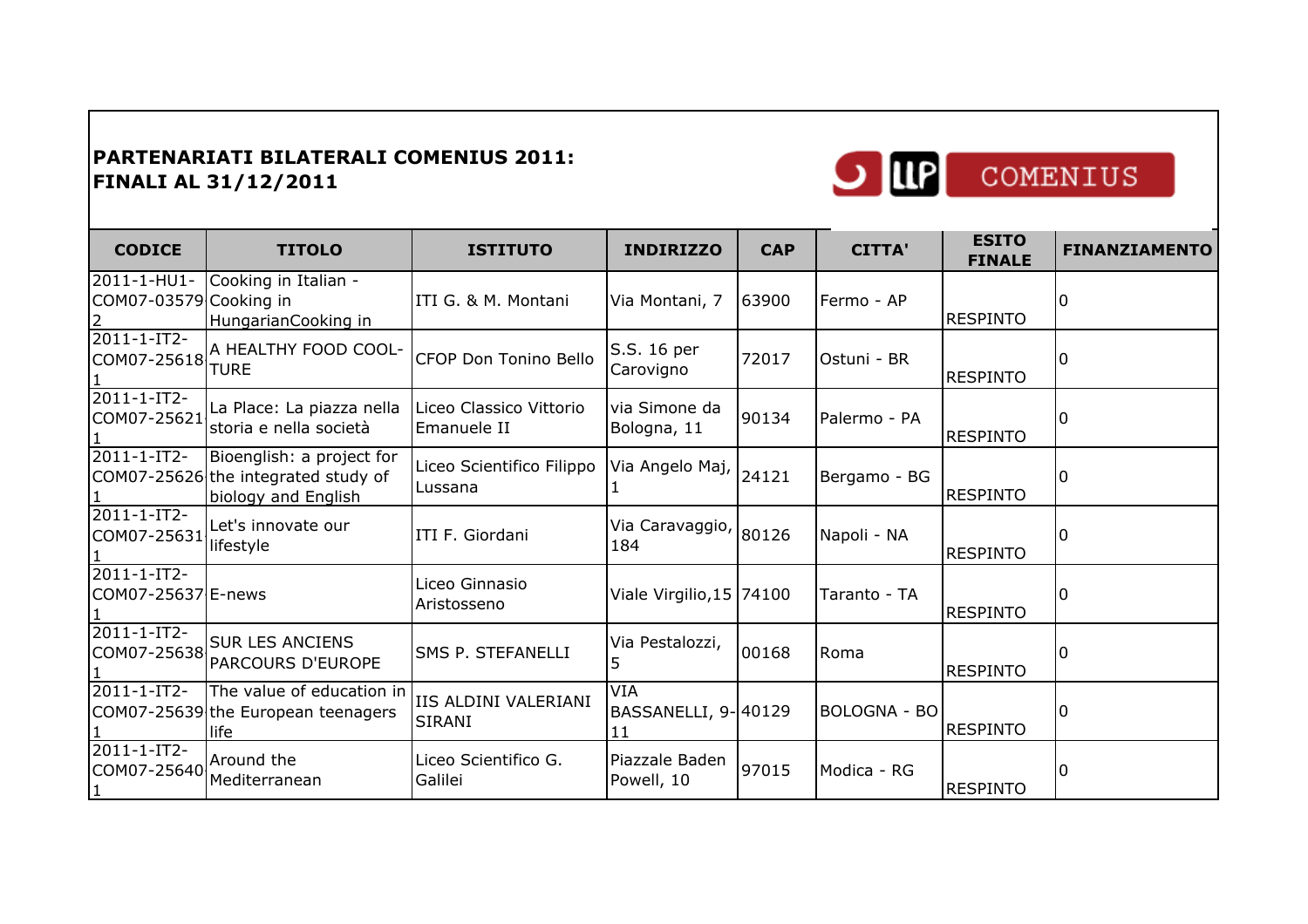

| <b>CODICE</b>                                 | <b>TITOLO</b>                                                                   | <b>ISTITUTO</b>                                            | <b>INDIRIZZO</b>                     | <b>CAP</b> | <b>CITTA'</b>           | <b>ESITO</b><br><b>FINALE</b> | <b>FINANZIAMENTO</b> |
|-----------------------------------------------|---------------------------------------------------------------------------------|------------------------------------------------------------|--------------------------------------|------------|-------------------------|-------------------------------|----------------------|
| 2011-1-IT2-<br>COM07-25641                    | A route for every dream:<br>be a guide for a day!                               | IPSSAR K. Wojtyla                                          | Via Vittime<br>civili di<br>guerra,8 | 95123      | Catania                 | <b>RESPINTO</b>               | 10                   |
| $\overline{2011} - 1 - IT2 -$<br>COM07-25646  | Stone legends: history as<br>a tale kept in walls                               | Ist. Comp. Laura Lanza-Via Prano,<br>Baronessa di Carini   | 72/74                                | 90040      | Carini - PA             | <b>RESPINTO</b>               | l N                  |
| $\sqrt{2011 - 1} - I$<br>COM07-25653 INVICTUS |                                                                                 | SCUOLA SEC. 1°<br><b>GRADO CENA-</b><br>CORRADINI          | VIA LEPANTO, 204100                  |            | Latina - LT             | <b>RESPINTO</b>               | l0                   |
| $2011 - 1 - IT2$                              | PROTECT OUR NATURE,<br>COM07-25654 JOIN OUR CULTURES!                           | SCUOLA SEC. I GRADO<br>A.M. CAVALLO - S.<br><b>MORELLI</b> | VIA S. SABINA, 72012<br>175          |            | Carovigno - BR          | <b>RESPINTO</b>               | ۱O                   |
| $2011 - 1 - IT2 -$                            | LE FLEUVE, UN HABITAT<br>COM07-25657 NATUREL COMMUN,<br><b>ENTRE CULTURE ET</b> | <b>ITCPACLE V. BACHELET</b>                                | <b>VIA RUGGERO</b><br>BOVELLI, 7-13  | 44121      | FERRARA - FE            | <b>RESPINTO</b>               | <sup>0</sup>         |
| $2011 - 1 - IT2$                              | COM07-25667 25 APRILE - 25 DE ABRIL                                             | Liceo Scientifico Ettore<br>Majorana                       | Via Capuana,<br>36                   | 95048      | Scordia - CT            | <b>RESPINTO</b>               | l0                   |
| 2011-1-IT2-                                   | A Better Knowledge<br>COM07-25669 means a Better<br>Appreciation                | LICEO CLASSICO G.<br>LEOPARDI                              | <b>CORSO</b><br><b>CAVOUR</b>        | 62100      | <b>MACERATA -</b><br>МC | <b>RESPINTO</b>               |                      |
| $\sqrt{2011 - 1} - I$                         | Alimentation éco-<br>COM07-25680 responsable et<br>développement                | Ist. Comp. IV S.<br>Quasimodo                              | Viale Vittorio<br>Veneto, 92         | 96014      | Floridia - SR           | <b>RESPINTO</b>               | ۱O                   |
| 2011-1-IT2-                                   | COM07-25683 Music is the Spice of Life                                          | Liceo Scientifico E.<br>Fermi                              | Via Parma, 1                         | 92019      | Sciacca - AG            | <b>RESPINTO</b>               | I٥                   |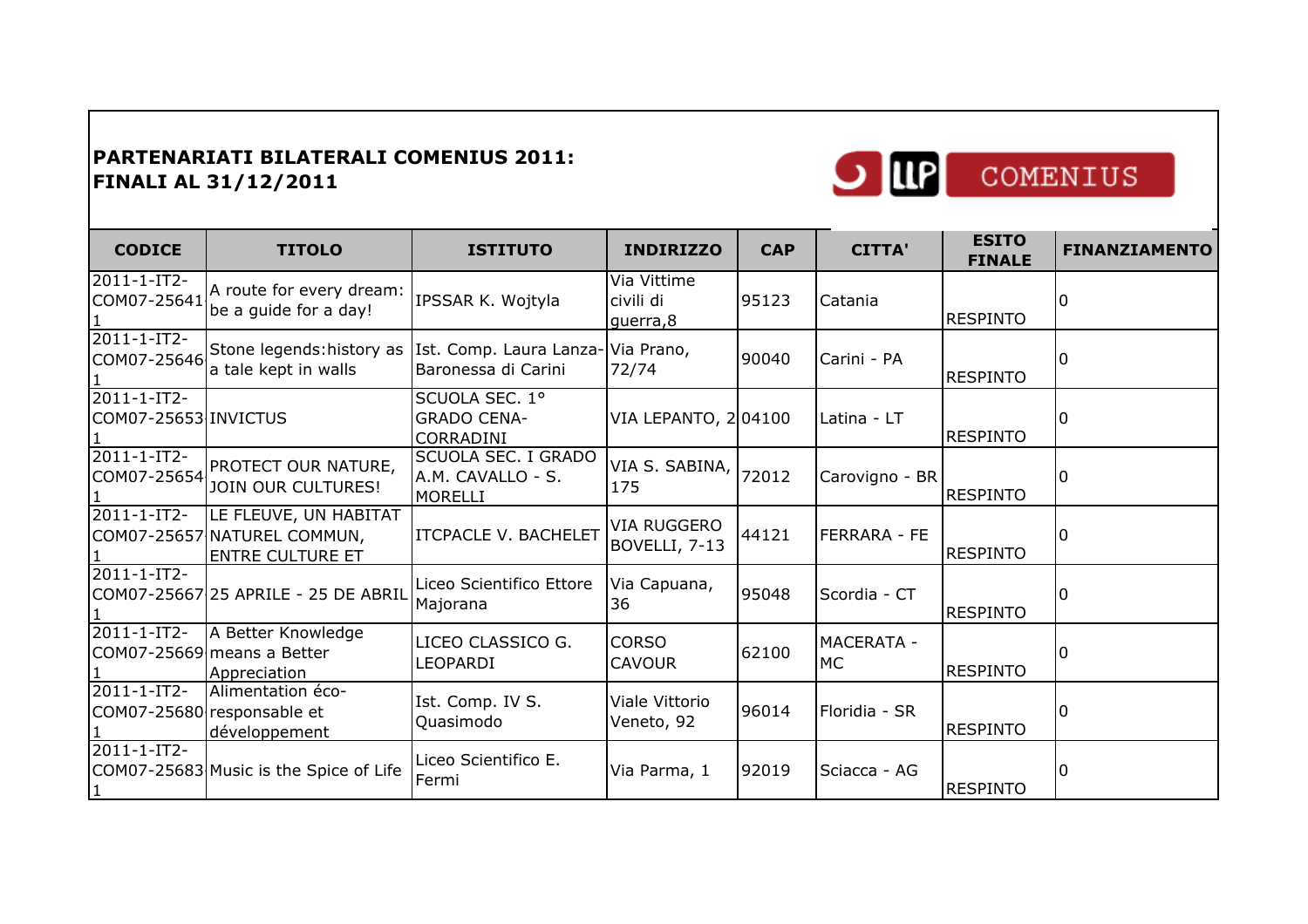

| <b>CODICE</b>                              | <b>TITOLO</b>                                                                           | <b>ISTITUTO</b>                                         | <b>INDIRIZZO</b>             | <b>CAP</b> | <b>CITTA'</b>         | <b>ESITO</b><br><b>FINALE</b> | <b>FINANZIAMENTO</b> |
|--------------------------------------------|-----------------------------------------------------------------------------------------|---------------------------------------------------------|------------------------------|------------|-----------------------|-------------------------------|----------------------|
| 2011-1-IT2-                                | COM07-25692 Un jeu, un projet                                                           | IST. COMP. II L.<br>PIRANDELLO                          | PIAZZA XXV<br>APRILE, 7      | 98066      | PATTI - ME            | <b>RESPINTO</b>               |                      |
| $2011 - 1 - IT2$                           | Islas de ensuenos: un<br>COM07-25694 mar, un ocèano y dos<br>volcanes                   | IPSSAR F. P. Cascino                                    | via Fattori 60               | 90146      | Palermo - PA          | <b>RESPINTO</b>               |                      |
| 2011-1-IT2-                                | Think Global - Act Local:<br>COM07-25695 Sicily and Martinique can<br>make a difference | Ist. Comp. Ignazio<br>Buttitta                          | Via Flavio<br>Gioia, 4       | 90011      | Bagheria - PA         | <b>RESPINTO</b>               |                      |
| 2011-1-IT2-                                | COM07-25702 Physical Contact                                                            | Liceo Scientifico<br>G.Galilei                          | Via Cesare<br>Battisti 13    | 53100      | Siena - SI            | <b>RESPINTO</b>               | <sup>0</sup>         |
| $2011 - 1 - IT2 -$<br>COM07-25703          | Peregrinación: un camino LICEO S. F. SEVERI<br>de intercambio cultural                  |                                                         | VIALE EUROPA,<br>36          | 03100      | FROSINONE -<br>FR.    | <b>RESPINTO</b>               |                      |
| 2011-1-IT2-                                | MANGIAR BENE,<br>COM07-25706 CRESCERE SANI - GUT<br><b>ESSEN, GESUND</b>                | Liceo Ginnasio<br>Immanuel Kant                         | Piazza<br>Zambeccari 19      | 00177      | Roma                  | <b>RESPINTO</b>               |                      |
| $2011 - 1 - IT2$<br>COM07-25709            | Support Activities in a<br>Multicultural Education                                      | IIS L. LUZZATTI                                         | VIA Perlan, 17               | 30174      | MESTRE - VE           | <b>RESPINTO</b>               | 0                    |
| 2011-1-IT2-                                | Renewable energy and<br>COM07-25710 the future of new<br>generations                    | SCUOLA SEC. 1 GRADO<br>G. B. GRASSI<br><b>PRIVITERA</b> | Via Principe<br>Umberto, 305 | 90047      | Partinico - PA        | <b>RESPINTO</b>               |                      |
| 2011-1-IT2-<br>COM07-25712<br>$\mathbf{1}$ | Our @rt - Your @rt - One  <sub>ITC E. Tosi</sub><br>@rt                                 |                                                         | Viale Stelvio,<br>173        | 21052      | Busto Arsizio -<br>VA | <b>RESPINTO</b>               | <sup>0</sup>         |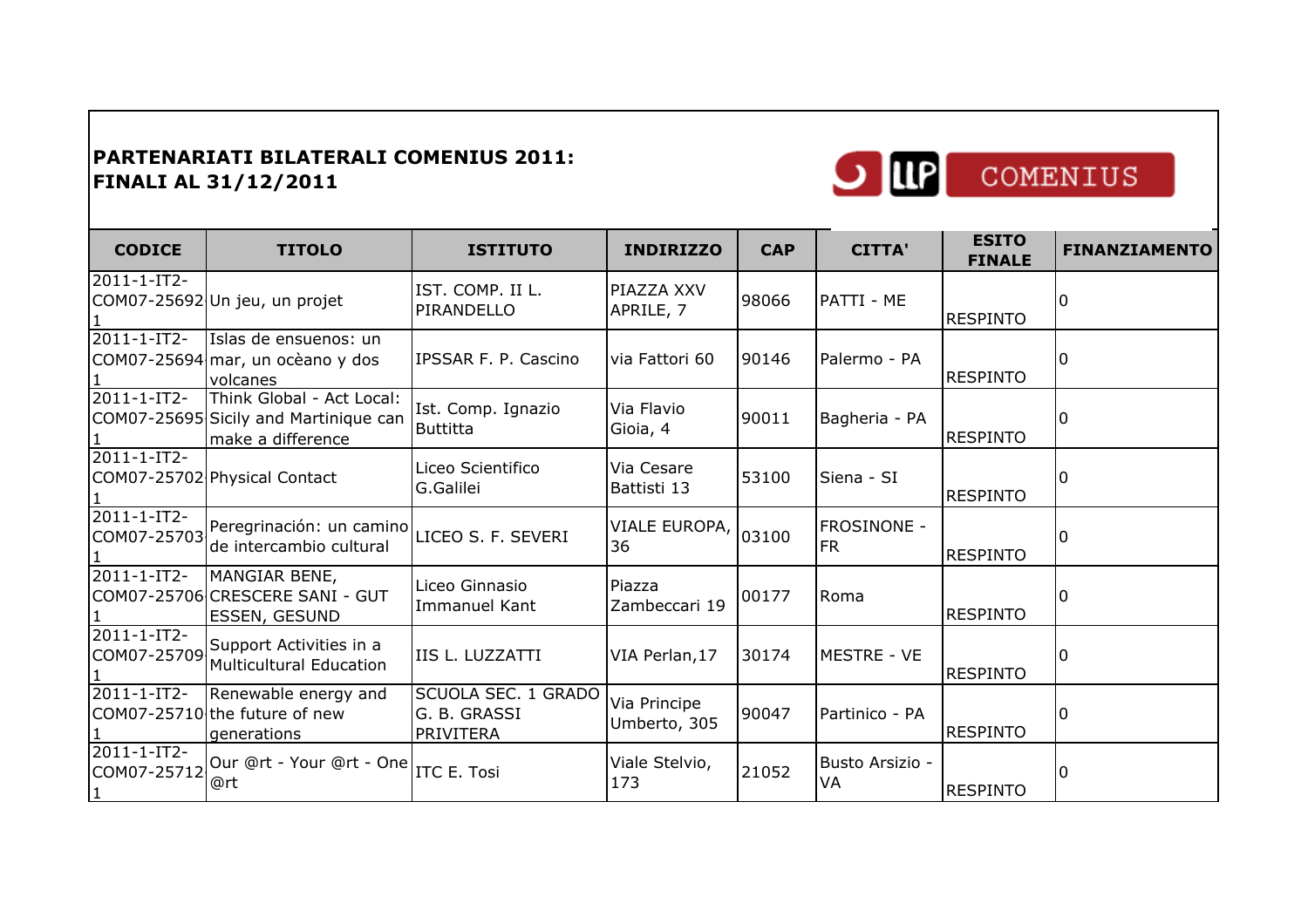

| <b>CODICE</b>                                | <b>TITOLO</b>                                                             | <b>ISTITUTO</b>                                                     | <b>INDIRIZZO</b>                        | <b>CAP</b> | <b>CITTA'</b>                              | <b>ESITO</b><br><b>FINALE</b> | <b>FINANZIAMENTO</b> |
|----------------------------------------------|---------------------------------------------------------------------------|---------------------------------------------------------------------|-----------------------------------------|------------|--------------------------------------------|-------------------------------|----------------------|
| 2011-1-IT2-                                  | Lingua Inglese e Lingua<br>COM07-25714 Italiana si incontrano             | <b>ITC Rino Molari</b>                                              | Via Felice<br>Orsini, 19                | 47822      | Santarcangelo<br>di Romagna -<br><b>RN</b> | <b>RESPINTO</b>               | l0                   |
| $2011 - 1 - IT2$                             | "MAGARIA" the role of<br>COM07-25718 the witchcraft in the<br>theatre     | <b>SMS L.DA VINCI</b>                                               | <b>VIA</b><br>SERRADIFALCO 90145<br>190 |            | PALERMO - PA                               | <b>RESPINTO</b>               | I۵                   |
| 2011-1-IT2-                                  | MUSIC AND DANCE IN<br>COM07-25721 THE NORTH AND SOUTH<br><b>OF EUROPE</b> | IST. ISTR. SUP. E.<br>FERMI                                         | VIA<br><b>VITULANESE</b>                | 82016      | MONTESARCHI<br>$O - BN$                    | <b>RESPINTO</b>               | I٥                   |
| 2011-1-IT2-<br>COM07-25722                   | A la recherche du temp<br>perdu                                           | Ist. Comp. Civitella<br>Paganico                                    | Via Malavolti,<br>31                    | 58048      | Paganico - GR                              | <b>RESPINTO</b>               | <sup>0</sup>         |
| 2011-1-IT2-<br>COM07-25723 Elfin Thought     |                                                                           | Ist. Istr. Sup. P.<br>Belmesseri - Sede<br>Villafranca in Lunigiana | Via Malaspina,<br>19                    | 54027      | Pontremoli -<br>MS                         | <b>RESPINTO</b>               | O                    |
| 2011-1-IT2-<br>COM07-25724                   | Future Urban Life                                                         | ITI G. Cardano                                                      | Via Verdi, 19                           | 27100      | Pavia - PV                                 | <b>RESPINTO</b>               | 0                    |
| 2011-1-IT2-<br>COM07-25726                   | ARTS SIT DOWN AT A<br><b>TABLE WITH SCIENCES</b>                          | LICEO SCIENTIFICO<br><b>ANTONIO BANFI</b>                           | VIA ADDA 6                              | 20059      | VIMERCATE -<br>MI                          | <b>RESPINTO</b>               |                      |
| 2011-1-LT1-<br>COM07-04852                   | Language is a mirror of a LICEO SCIENTIFICO E.<br>nation's spirit         | <b>AMALDI</b>                                                       | via Abbruzzese<br>n. 38                 | 70020      | Bitetto - BA                               | <b>RESPINTO</b>               | l N                  |
| 2011-1-LT1-<br>COM07-04853<br>$\overline{2}$ | Chocolate makes the<br>world go round                                     | Ist. Istr. Sup. Luigi<br>Einaudi                                    | Viale San<br><b>Domenico</b>            | 03039      | Sora - FR                                  | <b>RESPINTO</b>               | l0                   |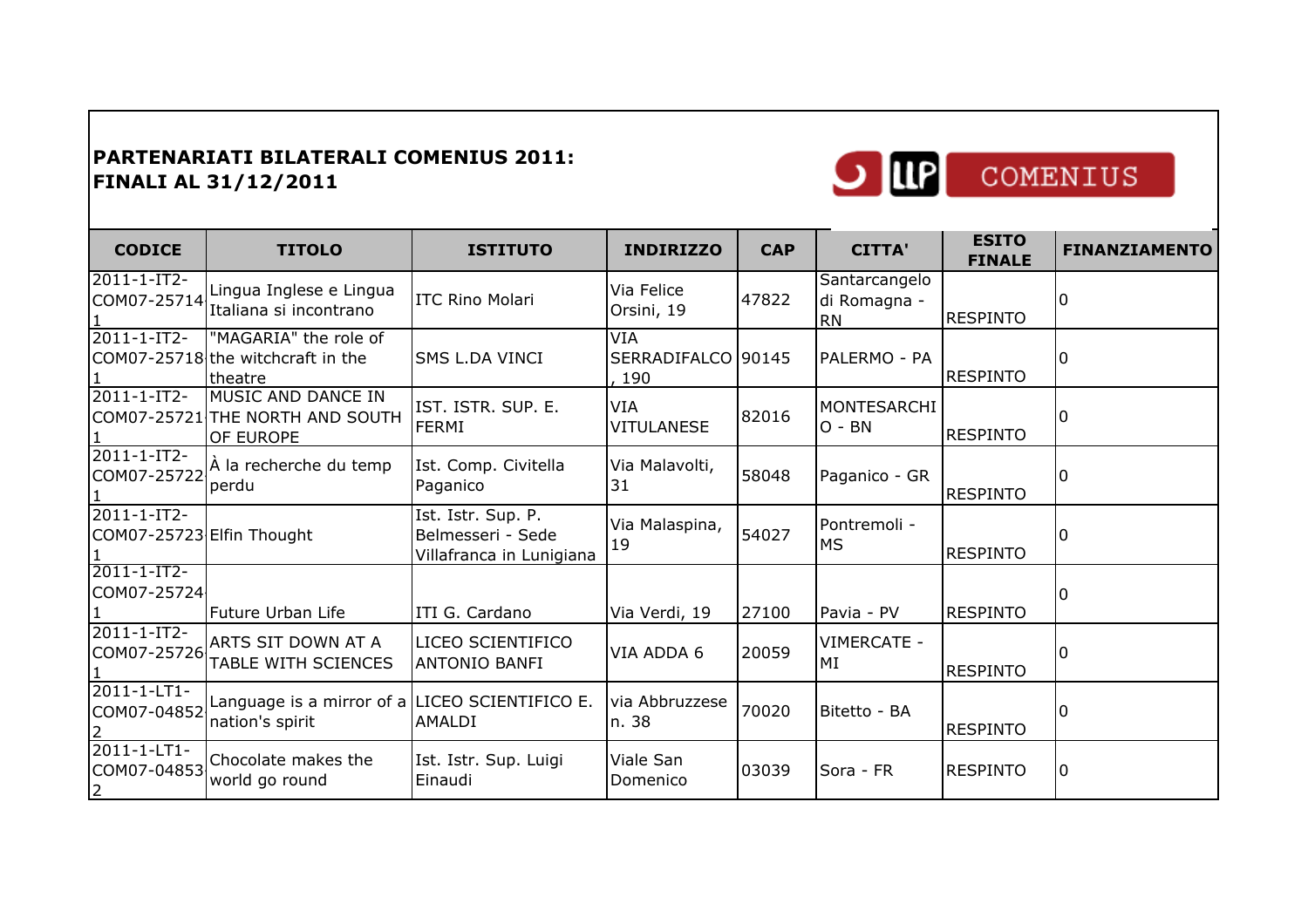

| COMENIUS |  |
|----------|--|
|          |  |

| <b>CODICE</b>                                | <b>TITOLO</b>                                                                         | <b>ISTITUTO</b>                          | <b>INDIRIZZO</b>          | <b>CAP</b> | <b>CITTA'</b>                                         | <b>ESITO</b><br><b>FINALE</b> | <b>FINANZIAMENTO</b> |
|----------------------------------------------|---------------------------------------------------------------------------------------|------------------------------------------|---------------------------|------------|-------------------------------------------------------|-------------------------------|----------------------|
| 2011-1-LT1-<br>COM07-04855<br>$\overline{2}$ | Wanted:<br><b>PROFESSIONALS</b>                                                       | Ist. Magistrale Regina<br>Margherita     | P.tta SS.<br>Salvatore, 1 | 90134      | Palermo - PA                                          | <b>RESPINTO</b>               | 0                    |
| 2011-1-LT1-<br>2                             | COM07-04890 The Place I Like To Go                                                    | ITC A. CAPRIOTTI                         | Via Sgattoni,<br> 41      | 63074      | <b>SAN</b><br><b>BENEDETTO</b><br><b>DEL TRONTO -</b> | <b>RESPINTO</b>               | 10                   |
| $2011 - 1 - PL1 -$<br>COM07-19490            | POLAND AND ITALY -<br><b>DIFFERENT BUT ALIKE</b>                                      | LICEO SCIENTIFICO G.<br><b>B. SCORZA</b> | <b>VIA POPILIA</b>        | 87100      | COSENZA - CS                                          | <b>RESPINTO</b>               | ۱O                   |
| 2011-1-PL1-                                  | Earth, Fire, Water as<br>COM07-19524 elements characterising<br>the place we live in. | LICEO ARTISTICO<br>DIEGO BIANCA AMATO    | VIA DEL III<br>MILLENNIO  | 90015      | CEFALU' - PA                                          | <b>RESPINTO</b>               | $\Omega$             |
| 2011-1-PL1-<br>COM07-19820                   | Europe connects, the far<br>and the near                                              | IST. ISTR. SUP. F.<br>D'OVIDIO           | <b>VIA MARRA</b>          | 86035      | LARINO - CB                                           | <b>RESPINTO</b>               |                      |
| 2011-1-RO1-<br>COM07-14922<br>$\overline{2}$ | A healthy life is an<br>extraordinary journey                                         | Ist. Istr. Sup. L.<br>Angeloni           | Viale Roma, 69            | 03100      | Frosinone - FR                                        | <b>RESPINTO</b>               | 0                    |
| 2011-1-RO1-                                  | Overcoming Stereotypes<br>COM07-14925 Towards an European<br>Identity                 | <b>IIS E. MAJORANA</b>                   | Via A. Moro, 1            | 67051      | Avezzano - AQ                                         | <b>RESPINTO</b>               | 0                    |
| $2011 - 1 - RO1 -$                           | Acquiring the 8<br>COM07-14927 Competencies Through<br>Transdisciplinarity            | ITG V. Accardi                           | Via Roma<br>Prolungamento | 91021      | Campobello di<br>Mazara - TP                          | <b>RESPINTO</b>               | l N                  |
| 2011-1-RO1-<br>$\overline{2}$                | COM07-14934 SO FAR YET SO CLOSE                                                       | Scuola Secondaria<br>Iº grado L. Poet    | Via de' Rochis,<br>29     | 10064      | Pinerolo - TO                                         | <b>RESPINTO</b>               | $\Omega$             |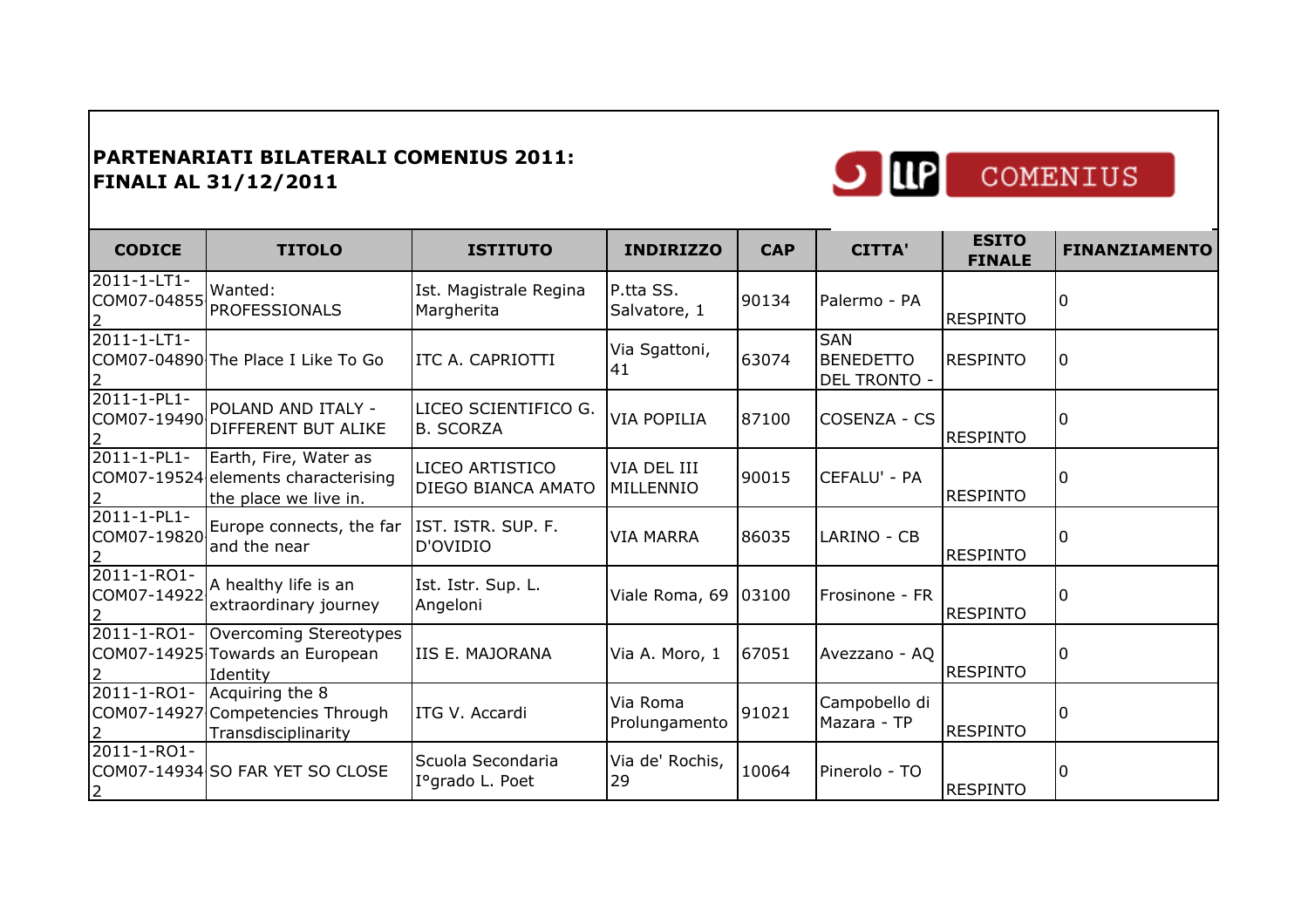

| <b>CODICE</b>                                | <b>TITOLO</b>                                                                         | <b>ISTITUTO</b>                                | <b>INDIRIZZO</b>             | <b>CAP</b> | <b>CITTA'</b>                         | <b>ESITO</b><br><b>FINALE</b> | <b>FINANZIAMENTO</b> |
|----------------------------------------------|---------------------------------------------------------------------------------------|------------------------------------------------|------------------------------|------------|---------------------------------------|-------------------------------|----------------------|
| 2011-1-RO1-                                  | E.U.R.O.P.E. - Les Elèves<br>COM07-14936 Unis Renforcent<br>l'Ouverture Pour          | <b>SMS Galileo Galilei</b>                     | via Europa<br>Libera, 3      | 70043      | Monopoli - BA                         | <b>RESPINTO</b>               | ΙO                   |
| 2011-1-RO1-                                  | Creating a Career That<br>COM07-14946 Lights Your Fire - First<br>steps to find a Job | Liceo Classico<br>Scientifico Lorenzo<br>Rocci | Via Colle della<br>Felce     | 02032      | Passo Corese-<br>Fara in Sabina<br>RI | <b>RESPINTO</b>               | I۵                   |
|                                              | 2011-1-RO1- Ta créativité, source<br>COM07-14947 d'apprentissage pour les<br>autres   | Liceo Ginnasio D. A.<br>Azuni                  | Via Rolando, 4               | 07100      | Sassari - SS                          | <b>RESPINTO</b>               | 10                   |
| 2011-1-RO1-                                  | Edifier une Europe<br>COM07-14965 durable et unie par le<br>dialogue interculturel et | IST. SUP. E. MAJORANA                          | Via Fruggieri,<br>16         | 81028      | Santa Maria A<br>Vico - CE            | <b>RESPINTO</b>               | I٥                   |
| 2011-1-RO1-<br>COM07-14967<br>$\overline{2}$ | Regarde-Ecoute-<br>Apprends-Dis!                                                      | EDUFORM - Ente di<br>Formazione                | Via E. Salgari,<br>14        | 90100      | Palermo - PA                          | <b>RESPINTO</b>               |                      |
| 2011-1-RO1-<br>COM07-14971<br>2              | Green Fingers for a<br>Green Economy                                                  | Ist. Istr. Sup. A.<br>Parolini                 | Via San<br>Bortolo, 19       | 36061      | Bassano del<br>Grappa - VI            | <b>RESPINTO</b>               | 0                    |
| 2011-1-RO1-                                  | <b>MODERN TECHNOLOGY</b><br>COM07-14974 OWES ECOLOGY AN<br><b>APOLOGY</b>             | LICEO ARTISTICO G.<br>MISTICONI                | <b>VIALE</b><br>KENNEDY, 137 | 65123      | PESCARA - PS                          | <b>RESPINTO</b>               | 10                   |
| 2011-1-RO1-                                  | Local Wine Production<br>COM07-14983 from Tradition to<br>Modernity                   | Liceo Scientifico B.<br>Croce                  | Via Benfratelli,             | 90134      | Palermo - PA                          | <b>RESPINTO</b>               | I٥                   |
| 2011-1-RO1-<br>$\overline{2}$                | Futurejobaholics-<br>COM07-14985 Bridging the gap<br>between school and the           | Istituto Professionale<br>Gaslini - Meucci     | Via P.<br>Pastorino, 15      | 16162      | Genova - GE                           | <b>RESPINTO</b>               | I٥                   |